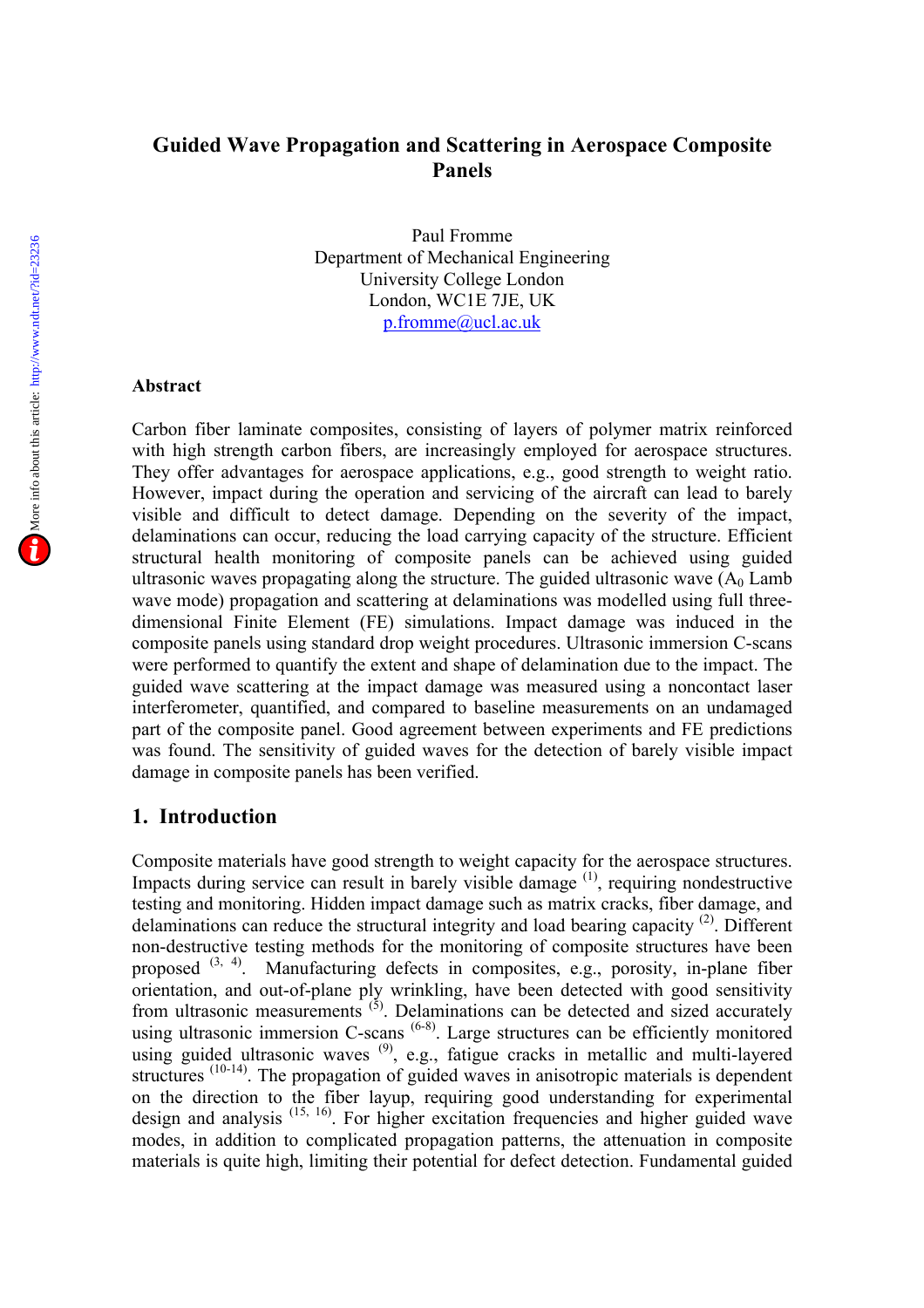wave modes at low frequencies have been found to be advantageous for most structural health monitoring (SHM) applications. Guided waves have been successfully employed to detect delaminations in composite structures  $(17, 18)$ . The scattering of the fundamental A<sup>0</sup> guided wave mode at impact damage was measured and compared to Finite Element (FE) predictions (19) .

This contribution describes the composite specimen with barely visible impact damage, ultrasonic C-scans, and guided waves system. Experimental results for the observed guided wave scattering are compared with FE simulations for delaminations and discussed.

# **2. Experiments**

The cross-ply composite specimen was manufactured by the Composite Systems Innovation Centre at the University of Sheffield, UK  $^{(1)}$ . The specimen (990 mm x 110) mm) was made from 8 pre-preg layers (Cytec 977-2/ Tenax HTS) with a symmetric, cross-ply layup sequence of  $[0/90]_{2s}$ , having 2 mm thickness. Impact damage had been generated using standard drop weight impact (7.4 J energy, hemispherical 15 mm impactor head). Limited indentation and fiber fracture on the impacted plate was observed (Fig. 1).

Ultrasonic C-scans were performed of the area around the impact  $(20, 21)$ . A 200 mm long section was cut out of the specimen and placed in a water bath for immersion scanning. A 12 mm thick steel plate was placed 5 mm below the composite specimen in the water bath to perform double-through transmission ultrasonic C-scans, recording the maximum amplitude of the pulse reflected at the steel plate. The reflection of the ultrasonic pulse within the specimen was captured as well. The C-scan area shown was 70 mm x 35 mm (step size 1 mm). For the ultrasonic immersion measurements, an unfocused, quarter inch diameter, 10 MHz center frequency transducer was employed. The signals were recorded using a digital oscilloscope and transferred to a PC for evaluation using MATLAB.

The guided wave field was measured, covering a square scan area of 40 mm x 40 mm (step size of 1 mm) around the impact damage location. Further measurements were performed on a line across the impact location and symmetrically on an undamaged part of the composite specimen. The guided wave field was also measured on a circle (radius 30 mm) around the impact center and an undamaged part of the plate. The scattered wave field was measured using a laser interferometer, moved parallel to the specimen using a scan rig. The  $A_0$  guided wave mode was excited using a custom-built transducer, consisting of a piezoelectric disc (diameter: 5 mm, thickness: 2 mm, polarized in thickness direction) and a bonded brass backing mass (diameter: 5 mm, thickness: 6 mm). The excitation transducer was permanently bonded to the composite specimen 100 mm from the impact damage center. The excitation signal (5-cycle Hanning windowed tone-burst, center frequency 100 kHz) was generated using a programmable function generator and amplified to approximately 200  $V_{\text{pp}}$ . The time traces of the laser signal (proportional to out-of-plane velocity) were band-pass filtered  $(75 - 125$  kHz) and recorded (20 averages). For the analysis using Matlab software, for each scan point, the maximum amplitude of the time trace was calculated using the Hilbert transform.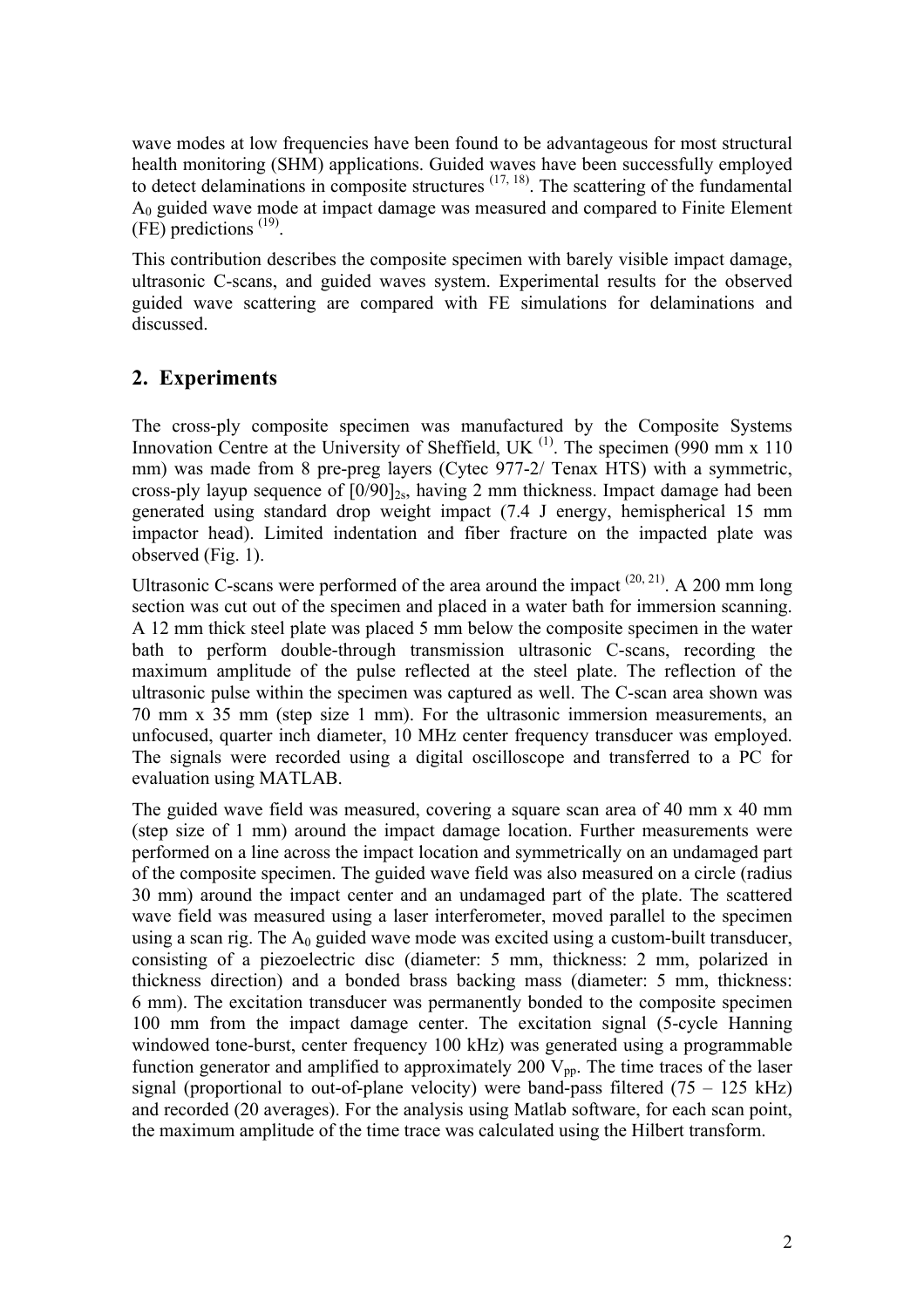

**Figure 1:** Composite specimen with barely visible impact damage (indent and fibre fracture) marked.

### **3. Finite Element Simulations**

A 3D FE model of the cross-ply composite plate was developed in ABAQUS  $(19)$ , in order to investigate the guided wave propagation and scattering at delaminations. The modeled composite plate consists of 8 layers through the thickness, with the same  $[0/90]_{2s}$  lay-up as the specimen for the experimental, but a larger size to achieve time separation to edge reflections. The material properties for the pre-preg layers were modeled according to properties of a unidirectional composite plate, obtained from <sup>(22)</sup>, with Rayleigh damping set to  $\beta = 30$  ns for wave attenuation <sup>(19)</sup>. Element size of 1 mm along the plate and 0.25 mm in the thickness direction (one element per layer) was chosen. The element type was chosen as an 8-node linear brick with reduced integration (C3D8R) and the element size and time step fulfill the stability criteria for explicit time simulation of wave propagation. The delamination was modeled with zero volume as a rectangular shape at 0.5 mm depth (quarter plate thickness). The size of the delamination (length and width) was  $30 \text{ mm}$  by  $30 \text{ mm}$ <sup>(19)</sup>. The excitation signal was the same as for the guided wave experiments, consisting of a 5 cycle sinusoidal tone burst with a center frequency of 100 kHz modulated by a Hanning window. The excitation location to generate an  $A_0$  Lamb wave mode was placed 100 mm from the center of the delamination. The out-of-plane displacement was monitored using a line scan across the delamination and a circular scan with 30 mm radius around the delamination. Hilbert transform was used to extract the maximum of the signal envelopes for each monitoring node. Initial simulations were performed for an undamaged composite plate as baseline data.

### **4. Ultrasonic C-scan for Impact Damage Sizing**

Figure 2 shows the images obtained from the pulse reflection (Fig. 2a) and doublethrough transmission (Fig. 2b) ultrasonic immersion C-scans. The center of the impact was located approximately at  $x = 50$  mm,  $y = 15$  mm. The resulting image for the double-through transmission (Fig. 2b) shows the delamination area (extent about 55 mm in x-direction, 25 mm in y-direction) with consistent low amplitude (dark) due the interruption of the wave propagation. In the A-scans almost no signal amplitude reflected at the steel plate was observed for this region.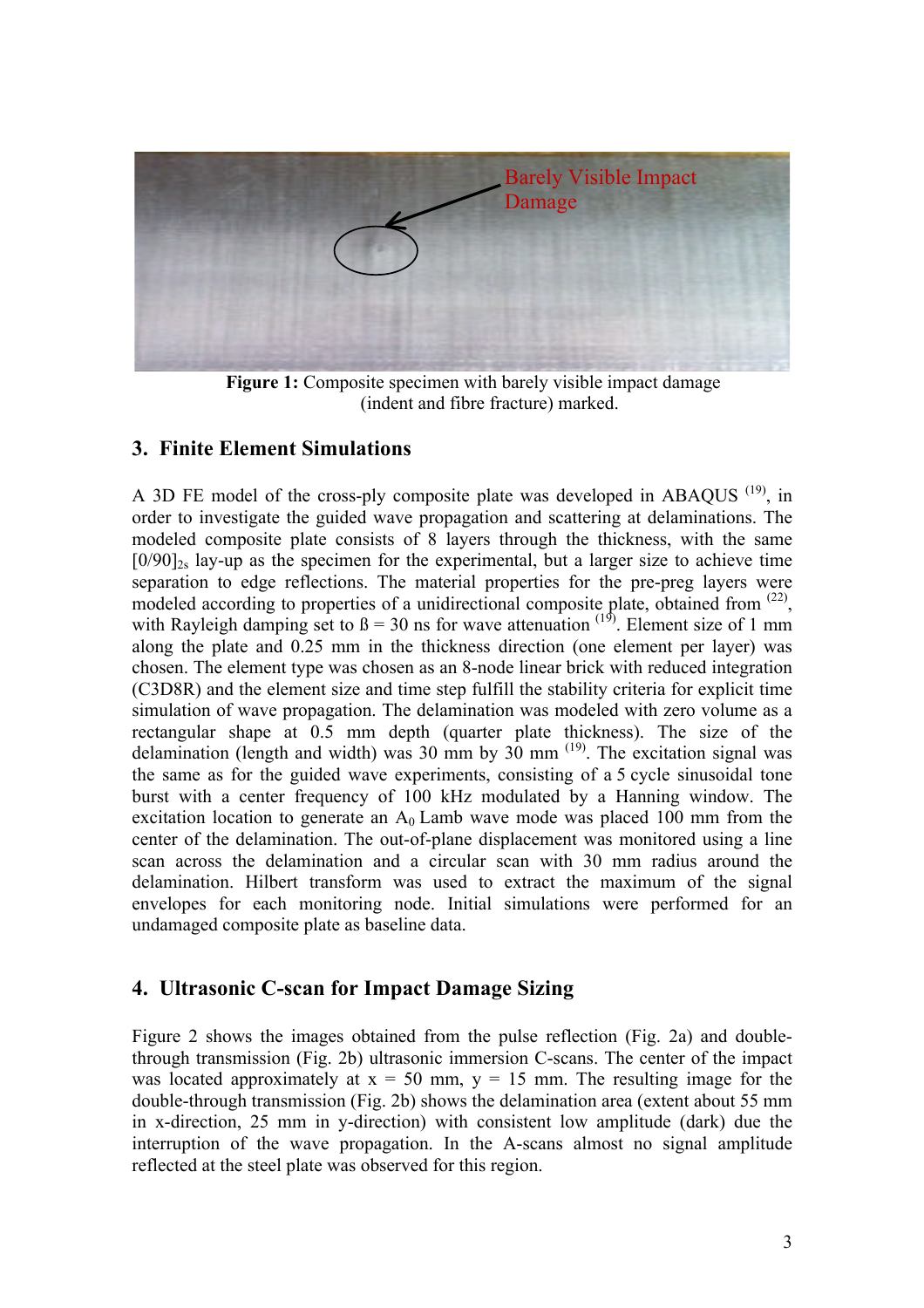

**Figure 2:** Ultrasonic immersion C-scan of damaged composite specimen (scan area: 70 mm x 35 mm, step size: 1mm); amplitude of ultrasonic signal, 10 MHz unfocussed immersion transducer: (a) pulse reflection; (b) double-through transmission.

In the image for the amplitude of the reflection C-scan (Fig. 2a) the delamination area can be seen as the increased reflected signal (dark, negative amplitude), matching the double-through transmission C-scan (Fig. 2b). The small, visible surface impact damage (Fig. 1) corresponds to lower reflected amplitude (around  $x = 50$  mm,  $y = 15$  mm, not at center of delamination area). For both the double-through transmission and reflection Cscans some pattern in the area around the delamination can be observed, which corresponds to imperfections of the composite structure, either due to manufacturing or impact damage. The transducer frequency (10 MHz) was too low to allow resolution of individual ply layers in the thickness direction.

### **5. Guided Wave Defect Imaging**

Figure 3 shows the amplitude of the guided wave field scattered at the barely visible impact damage. The excitation transducer was placed to the left, with the incident wave propagating left to right. At the location of the visible, small indent and delamination, the guided wave field shows an irregular area and pattern of high amplitudes.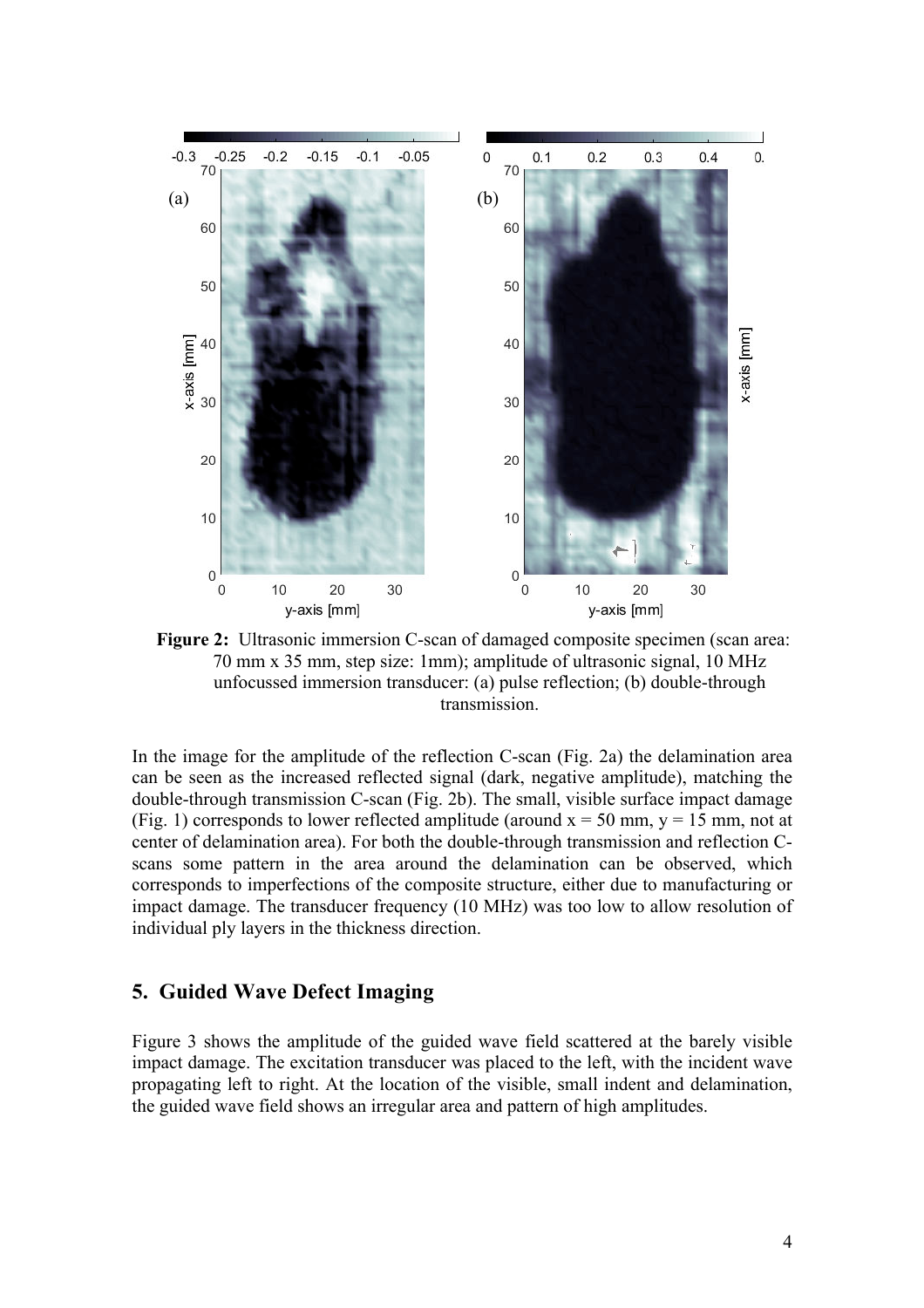

**Figure 3:** Guided wave image of area around impact damage; A<sub>0</sub> guided wave mode, 100 kHz excitation frequency; 1 mm step size; maximum amplitude of time trace (Hilbert transform).

The area of increased amplitude corresponds reasonably well with the delamination area observed from the ultrasonic immersion C-scans. A significant drop of the amplitude of the guided wave field behind the impact damage compared to the incident amplitude can be seen. This can be correlated to the scattering of the incident guided wave at the impact damage, with limited transmission beyond the defect.



**Figure 4:** Guided wave amplitude on line across defect;  $A_0$  guided wave mode, 100 kHz excitation frequency; baseline measurement (solid, brown), measurement across impact damage (dashed, red), FE simulation for delamination (dash-dot, black).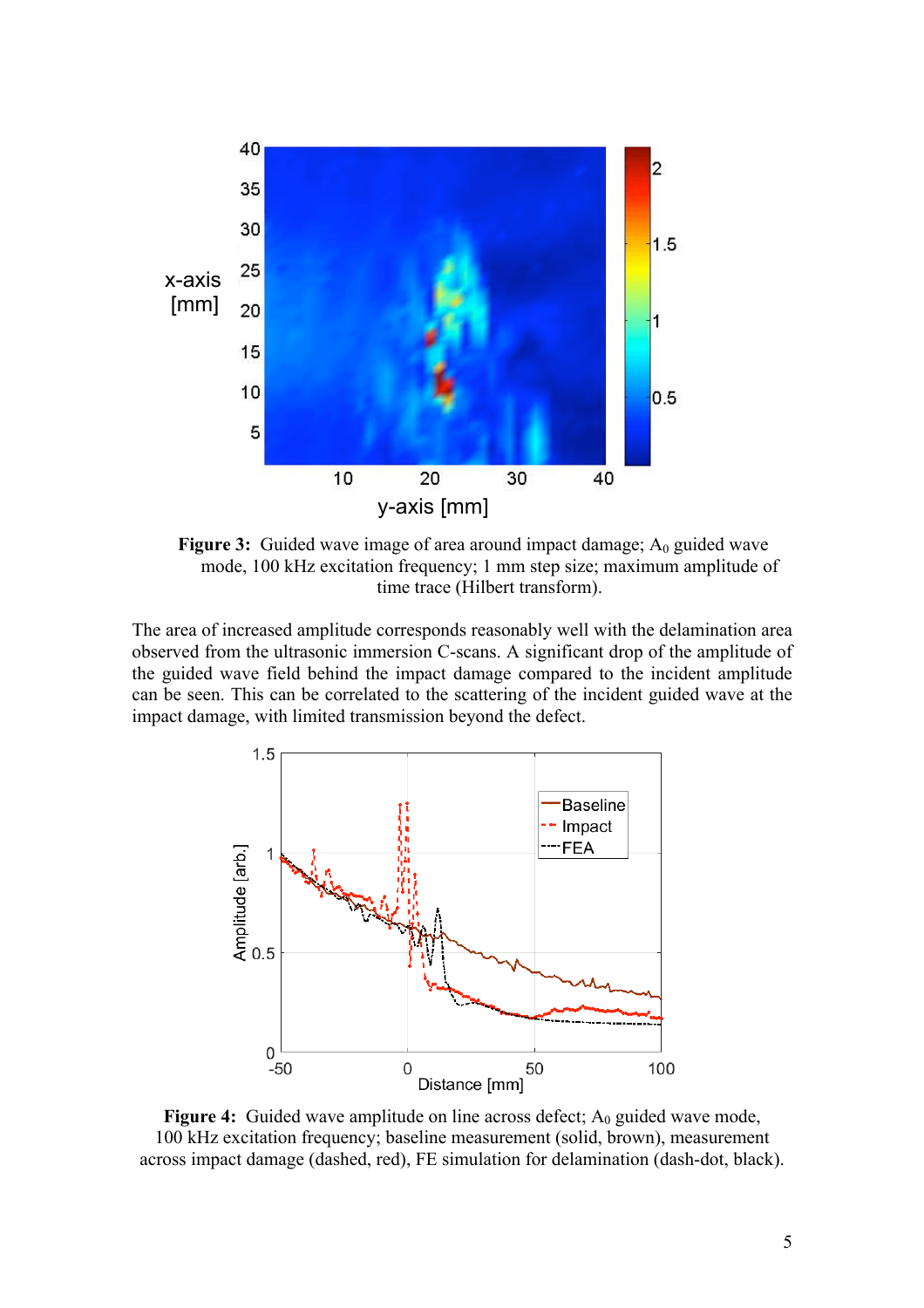### **6. Guided Wave Scattering**

Figure 4 shows the amplitude of the guided wave across the defect location and a symmetric, undamaged location on the specimen as a baseline. Similar to Fig. 3, increased amplitude at the impact location (distance: 0 mm) and a significant amplitude drop behind the defect can be seen. The amplitude drop is well predicted from a FE simulation for a delamination. Further variations of the delamination depth and size can lead to changes in the amplitude pattern  $(19)$ .

Similarly, the guided wave amplitude on a circle around the center of the impact and an undamaged part of the composite specimen was measured. For the undamaged part of the specimen, good agreement of the predicted and measured guided wave amplitude pattern can be seen in Fig. 5a. The incident wave again propagates from left (180 degree) to right with high amplitude along the composite fiber direction. The drop in amplitude is due to the attenuation, which is reasonably well modelled by the assumed level of Rayleigh damping. Some variation of the measured amplitude indicates imperfection in the composite material or potentially reflections at the edge of the specimen.

For the case of a delamination, the FE simulations predict a significant drop in the amplitude of the guided wave pulse propagating past the defect, in line with the above results and literature <sup>(19)</sup>. This is matched quite well by the observed reduction in amplitude of the experimental measurement. The measured amplitude curve is not symmetric (unlike the FE simulation), with significantly higher amplitude observed in the 90 degree direction. This could likely be linked to the asymmetric shape and location of the delamination observed from the ultrasonic C-scans (Fig. 2), where the impact center is not at the center of the observed delamination.



**Figure 5:** Guided wave amplitude on circle around defect; A<sub>0</sub> guided wave mode, 100 kHz excitation frequency; (a) baseline measurement (solid, brown), FE simulation without defect (dash-dot, black); (b) measurement around impact damage (dashed, red), FE simulation for delamination (dash-dot, black).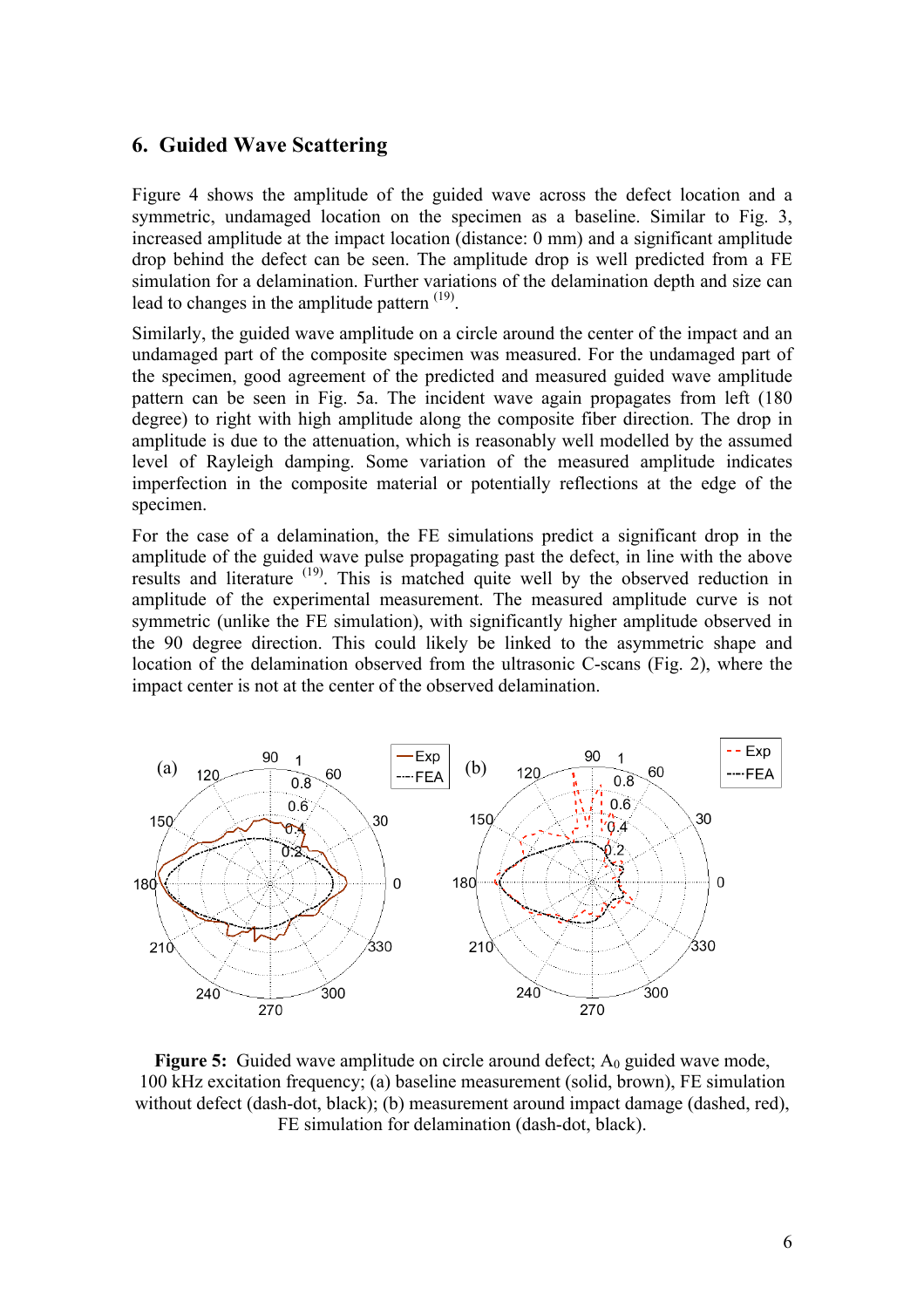# **7. Conclusions**

A cross-ply composite specimen containing barely visible impact damage was experimentally tested using guided waves and ultrasonic C-scans. Impact damage leads to a range of defects in composite structures, ranging from delaminations to matrix and fiber cracking. The ultrasonic immersion C-scans provided clear information about the size and shape of the delamination. The guided wave measurements showed significant scattering and increased amplitudes in the damage area, allowing the localization of the impact damage, but providing limited information about the exact damage shape. From a comparison to FE simulations for a rectangular delamination, reasonably good agreement of the amplitude patterns was observed. Based on a systematic comparison, approximate information on delamination size might be extracted, but it must be considered that actual impact damage is typically of a complicated shape.

# **7. Acknowledgements**

The author would like to thank the Composite Systems Innovation Centre, University of Sheffield, UK for the provision of the composite plate, and Bibi Intan Suraya Murat for her contribution to the ultrasonic measurements and simulation.

# **References**

- 1. T.J. Swait, F.R. Jones, and S.A. Hayes, 'A practical structural health monitoring system for carbon fibre reinforced composite based on electrical resistance,' Compos. Sci. Technol. Vol 72, pp 1515-1523, 2012.
- 2. M.O.W. Richardson and M.J. Wisheart, 'Review of low impact velocity properties of composite materials,' Compos. A. Vol 27, pp 1123-1131, 1996.
- 3. I.G. Scott and C.M. Scala, 'A review of non-destructive testing of compositematerials,' NDT Int. Vol 15, pp 75–86, 1982.
- 4. I. Amenabar, A. Mendikute, A. López-Arraiza, M. Lizaranzu, and J. Aurrekoetxea, 'Comparison and analysis of non-destructive testing techniques suitable for delamination inspection in wind turbine blades,' Compos. Part B: Eng. Vol 42, pp 1298–1305, 2011.
- 5. R.A. Smith, L.J. Nelson, N. Xie, C. Fraij, and S.R. Hallett, 'Progress in 3D characterisation and modelling of monolithic carbon-fibre composites,' Insight Vol 57, pp 131–139, 2015.
- 6. D. Kiefel, R. Stoessel, and C. Grosse, 'Quantitative impact characterization of aeronautical CFRP materials with non-destructive testing methods,' AIP Conf. Proc. Vol 1650, pp 591–598, 2015.
- 7. P.A. Lloyd, 'Ultrasonic system for imaging delaminations in composite-materials,' Ultrasonics Vol 27, pp 8–18, 1989.
- 8. D.D. Symons, 'Characterisation of indentation damage in 0/90 lay-up T300/914 CFRP,' Compos. Sci. Technol. Vol 60, pp 391–401, 2000.
- 9. J.S. Hall, P. Fromme, and J.E. Michaels, 'Guided wave damage characterization via minimum variance imaging with a distributed array of ultrasonic sensors,' J. Nondestruct. Eval. Vol 33, pp 299-308, 2014.